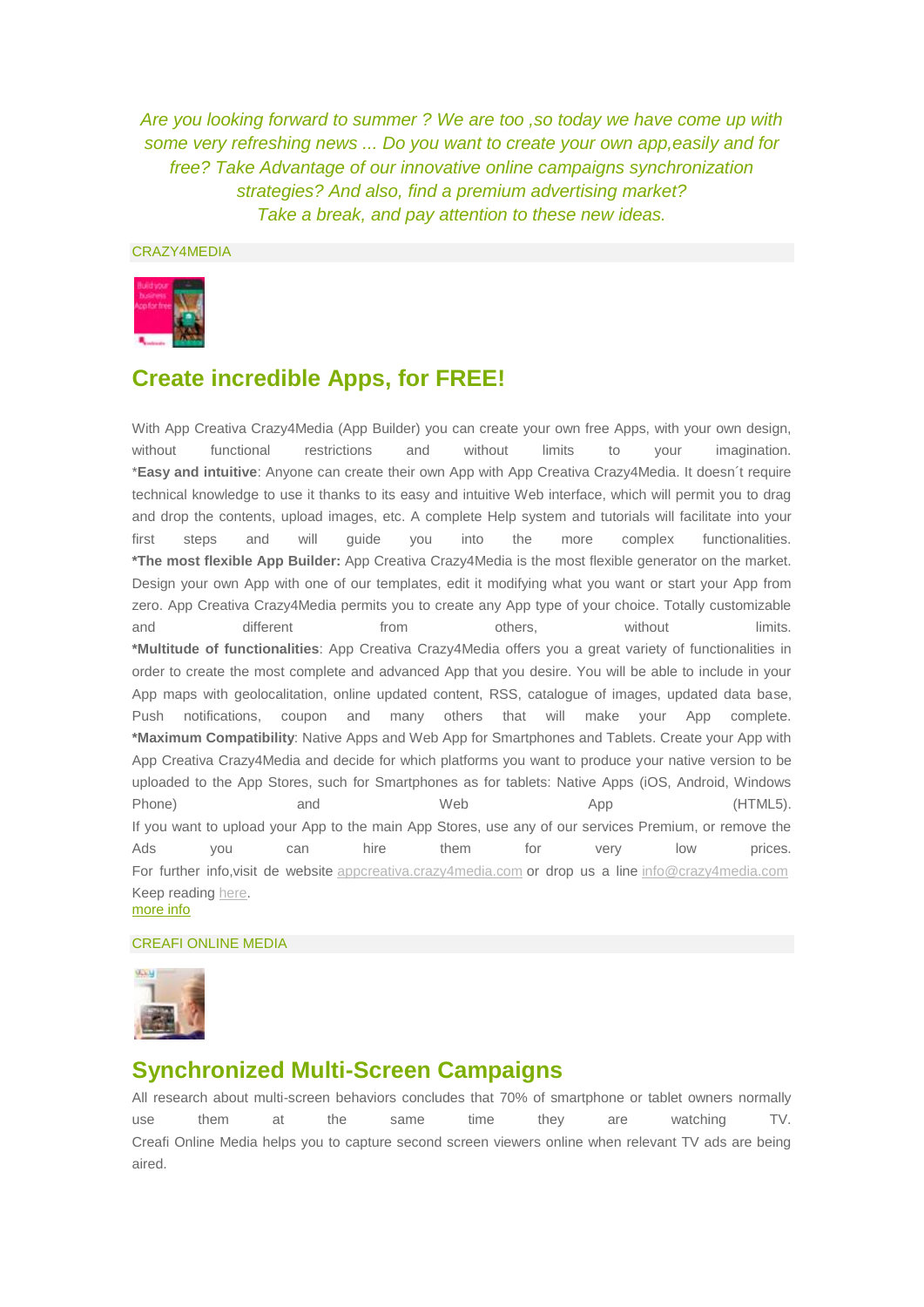

You decide the TV ad in channels (actually working up to 125 channels in all European countries) of your interest to use as trigger to launch your massive online (display and video) campaign. Increase your branding strategies by running display and video creatives to your potential consumers in a 2nd screen when they can see your products and services after watching a relevant TV spot. What can we do for you? – Tell U[s!info@crazy4media.com](mailto:info@crazy4media.com?subject=multiscreen) Keep reading [here.](http://blog.crazy4media.com/2014/05/15/synchronized-multi-screen-campaigns/) [more info](http://www.crazy4media.com/news.php)



# **Analyzing Crazy4Media campaigns**

We are going to analyze the reported percentages of impressions and RPM depending on CPA, CPC and CPM campaigns. Based on a full year since April 2013, we can use the graph below to compare the evolution of the fluctuations in impressions and RPM taking into account the different types of campaigns.



Interpreting the graph above, the ad impression ratio

maintains a stable level throughout the year. The CPM campaigns do not fall below 50%.However, the results in CPA and CPC campaigns are quite low, but in the third quarter of 2013, the CPA campaigns reached %40.



The last graph summarizes the total revenue per thousand,

demonstrated by low results for CPA campaigns and significantly better results for CPC and CPM campaigns.

Contact us today [info@crazy4media.com](mailto:info@crazy4media.com?subject=cpm) we'll be happy to help. Keep reading [here](http://blog.crazy4media.com/2014/05/28/analyzing-crazy4media-campaign-statistics/) . [more info](http://www.crazy4media.com/news.php)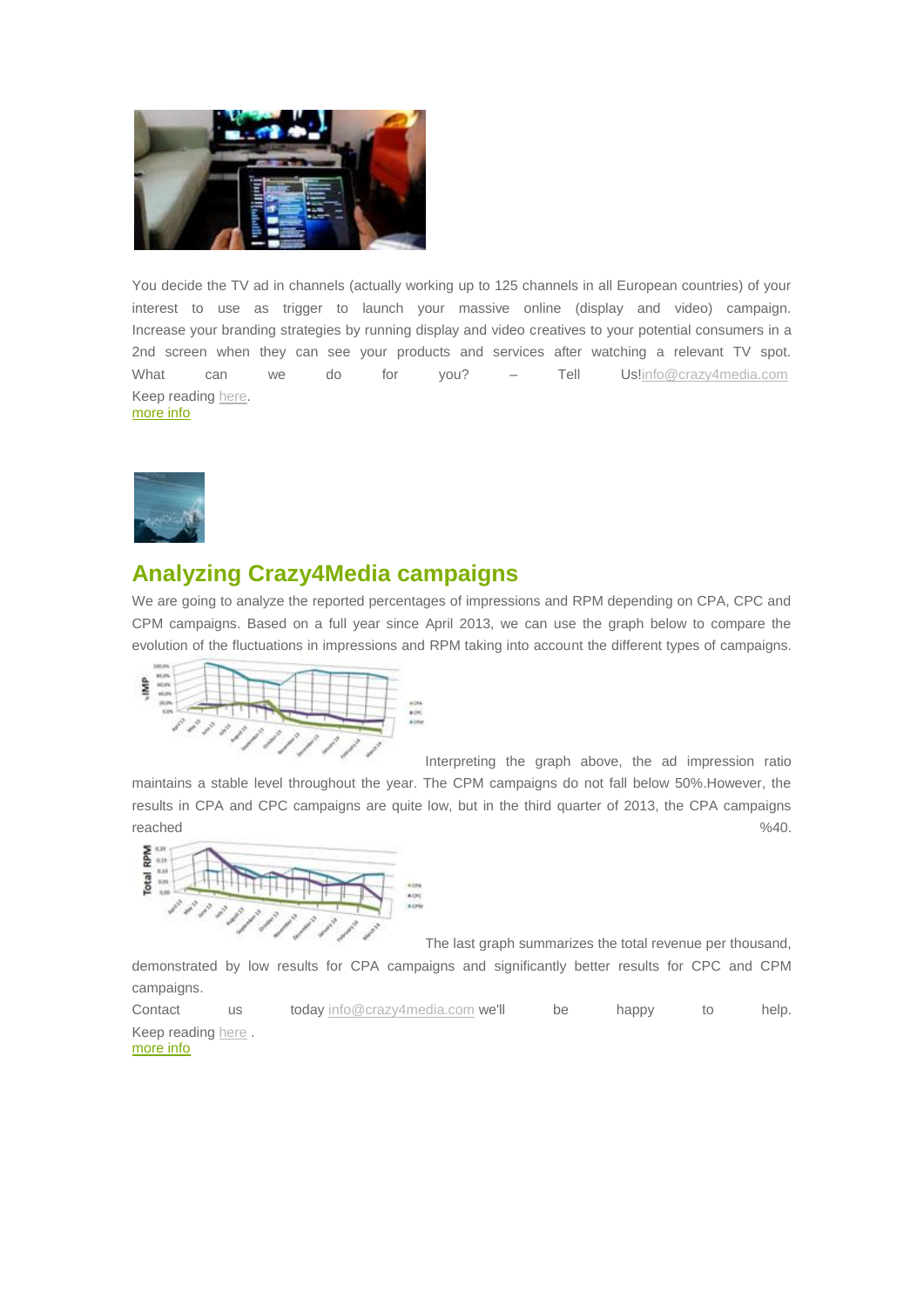#### CRAZY4MEDIA MOBILE



## **Mentoring ecommerce**

Crazy4Media Mobile will give mentoring services to more than 100 Spanish SMEs beneficiaries of mentoring second plan sponsored by Red.es. Crazy4media experts will give professional advice on Communication Strategy and Marketing for Ecommerce, Strategic Plan for Ecommerce, Web usability and navigability / Mobile, Internationalization and Export an Ecommerce, Web Analytics, M-Commerce. If you have an E-commerce SME and need advice and development, do not hesitate to contact us her[einfo@crazy4media.com.](mailto:info@crazy4media.com?subject=ecommerce)

[more info](http://www.crazy4media.com/news.php)



## **The importance of been asoptimized!**

After the huge success in the ASO Themed Breakfast in Madrid, IAB has decided to organize a new event in Barcelona. The contract of the contract of the contract of the contract of the Barcelona. ASO is SEO for mobile apps and we can tell you all about it.. So it's a set of tricks which help to position your app into the top ten at the app store. Javier Correro, Head of B2B at Crazy4Media Mobile( Froggie ) , attended the breakfast. He was explaining the big importance of ASO for your app, how to earn money with them and was giving some keys and tricks to overtake your competitors and make a successful ASO. He pointed out the importance of a good ASO for the whole marketing strategy and also he remarked that the success of an app is given by a well planned multi-channel marketing strategy (including social media, SMS, Emailing, Video, Display,etc. If you can achieve this, users will download your application instead of others who are in lower positions. That's why you'll make loads of money!! Are you still unconvinced of the importance of ASO? **Why Crazy4Media Mobile(Froggie) can help you?** Because it has been working in mobile since 2001 and it's experienced in mobile marketing strategy. During this time, we have been learning and working to offer the latest services to our customers. This experience makes companies trust us to develop their whole **mobile** mobile marketing strategies. Contact us today! [info@crazy4media.com](mailto:info@crazy4media.com?subject=aso) Keep reading [here.](http://blog.crazy4media.com/2014/05/09/app-store-optimization-the-importance-of-been-asoptimized/) [more info](http://www.crazy4media.com/news.php)



## **SMS and Apps, an ideal marriage!**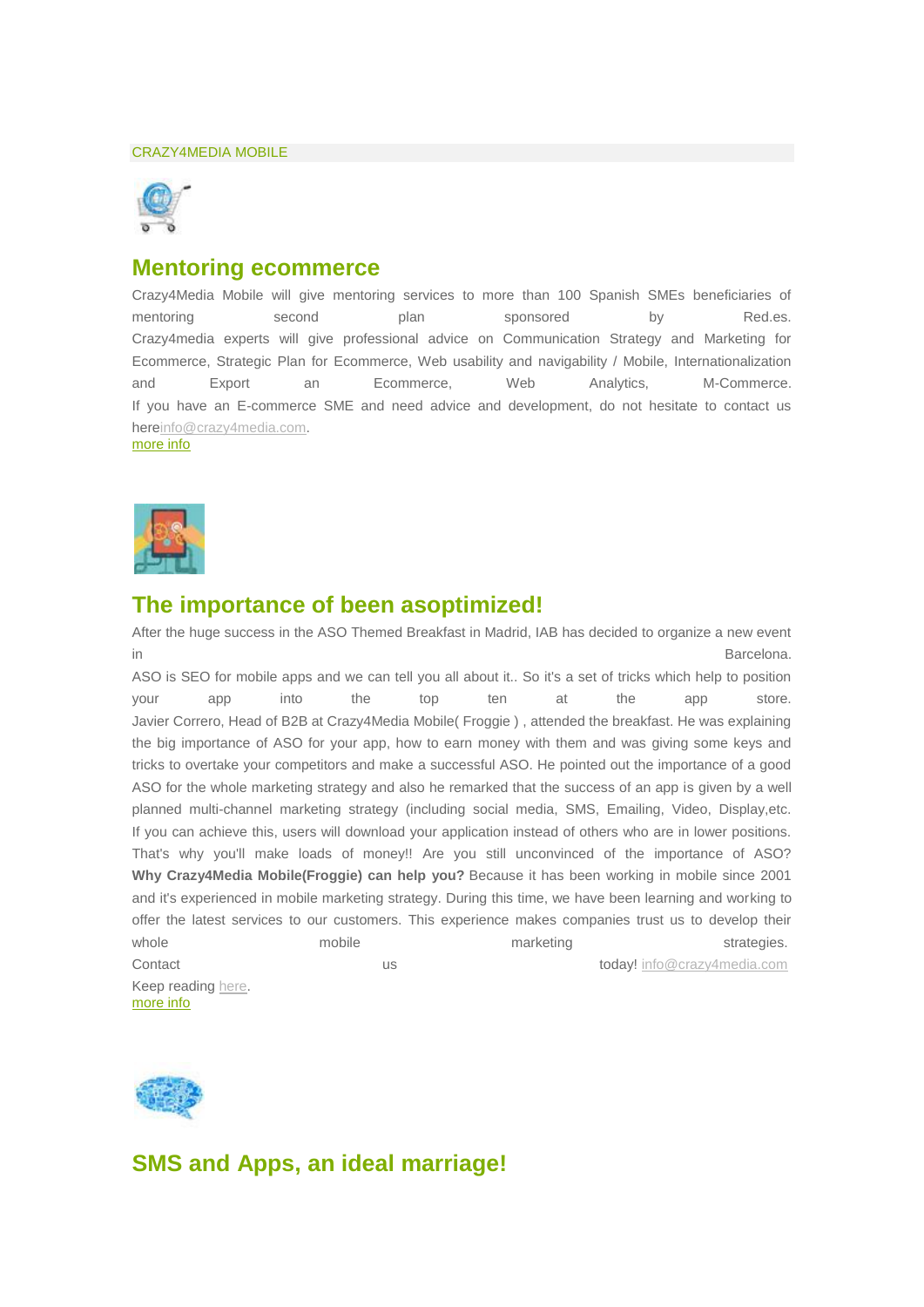The commercialization of SMS is a tested and proven method that offers impressive results. It provides the benefit of supporting traditional media inside a good digital marketing strategy. **What makes it so valuable?** 92% of the adult population in Spain have a mobile phone. Most of them check their phones 150 times a day. 97% of received SMS are read within 15 minutes after reception. This data helps to explain the continuing influence of SMS nowadays. **How can we use SMS to boost our app?** Various SMS utilities can be used during the whole life cycle of the app. Initially it will be very useful if you use it as a supplement to download your app and to attract new users.

It allows us to increase the sales or cross-selling, it will let you study your users' needs and you could be able to develop new customized products. Moreover, SMS will be essential to reward your consumers' loyalty.

On the other hand, if you need to boost your users' feedback, the SMS is the most effective method. According to recent data, 1 in 3 consumers will answer to a survey by SMS and the average response time is five minutes. However only 13% will do it by email and will take more than an hour to reply. . Froggie can help and advise you in the use and purchase of SMS for your marketing campaigns.Check out our rates and we could help you to get the most out of your investment. Contact us!! [info@crazy4media.com](mailto:info@crazy4media.com?subject=sms) we'll be happy to help. Keep reading [here.](http://blog.crazy4media.com/2014/03/27/sms-and-apps-an-ideal-marriage/) [more info](http://www.crazy4media.com/news.php)

#### HAXHAX

## **Top HaxHax Publishers Review**

HaxHax, our premium advertising market is growing month by month, there are many more quality publishers which have recently joined us , but we are especially proud about: Gamesportal, Habbo, Ideal, Netjoven, Shopall, ultimate-guitar or The Landing. Only these sites reach 150 million monthly impressions, segmented in channels like: Economy, entertainment, gaming, music, news, shopping, society or sports. In addition, the traffic comes from countries and the countries as follows: the countries are follows: the countries of the countries of the countries of the countries of the countries of the countries of the countries of the countries of the countries of th

Economy, entertainment, gaming, music, news, shopping, society or sports. In addition, the traffic comes from countries as follows:



Spain, Others, U.S., UK, Peru, Mexico, Canada, Brazil, France. Want to be part of Haxhax, launching your campaigns or monetizing your site? Contact us Today [info@haxhax.com](mailto:info@haxhax.com?subject=haxhax) [more info](http://www.crazy4media.com/news.php)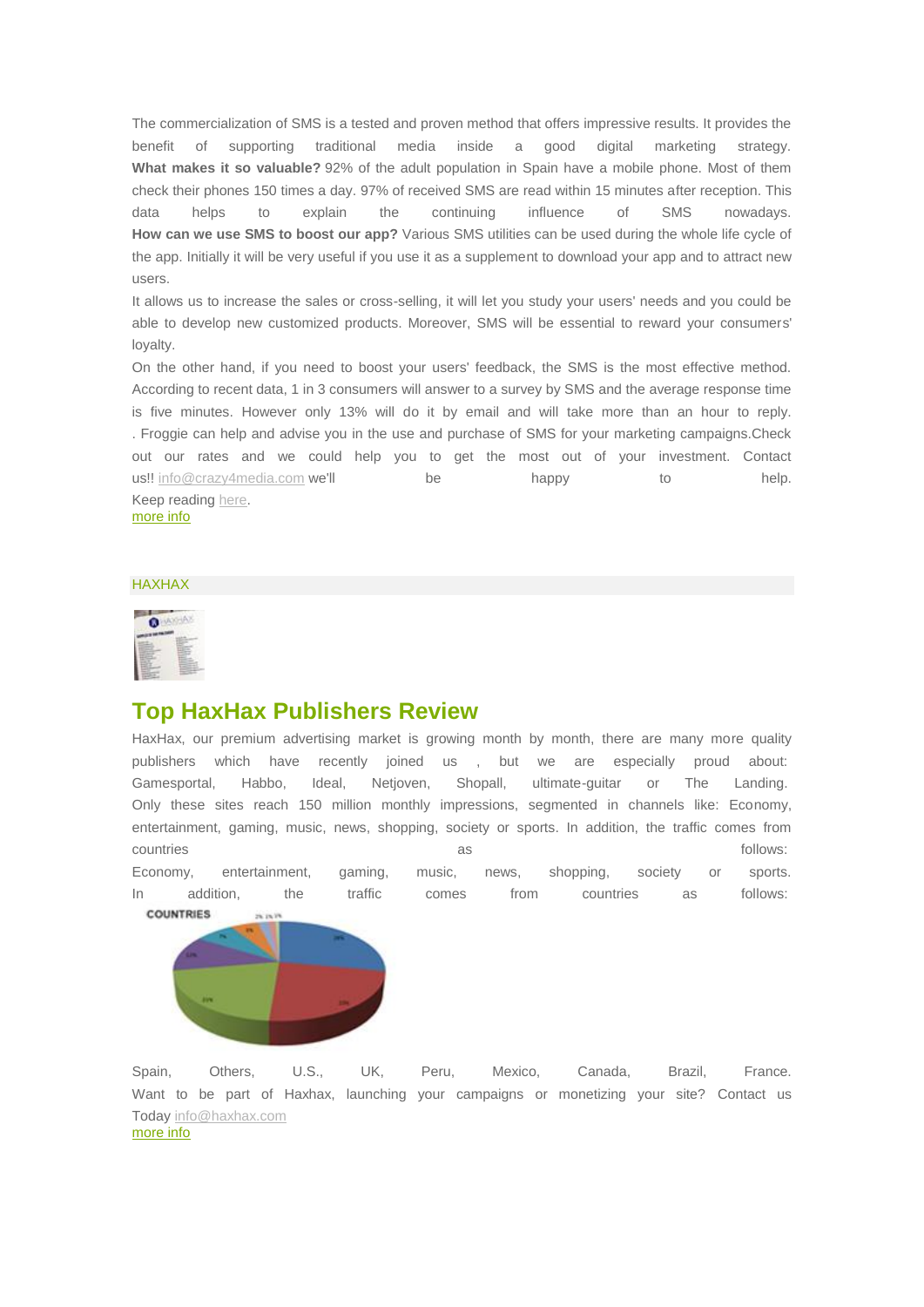

## **Mediafem**

More good news we can share with you from our exclusive advertising market. **Media Fem** is the network of womens sites in spanish, it includes specific sites, thematic channels, as well as:

| <b>Beauty</b> | and | Cosmetics |
|---------------|-----|-----------|
| Mom           | and | Baby      |
| Home          | and | Garden    |
| Entertainment |     |           |
| Fashion       | and | shopping  |
| Cooking       |     |           |
| Health        | and | fitness   |
| Love          | and | Couples   |
| Wedding       |     |           |
| Pets          |     |           |

Social **Networks Social** Networks **Networks Networks Networks Networks Networks** 

Over more than 300 quality websites with nearly 25 million unique users, only in Latam. In Haxhax, we are really proud to announce that we have become their exclusive sales manager in Spain. Do you want to be part of this new agreement, launching your campaign as an advertiser or monetizing your site? Contact us toda[yinfo@haxhax.com](mailto:info@haxhax.com?subject=haxhax) we'll be happy to help. [more info](http://www.crazy4media.com/news.php)

# **Next Events**

**DIGIDAY** 

### **Dmexco**

Come and meet us this September in Cologne from 10 to 11th , we'll be attending Dmexco marketing digital event and we'll do the best with our key members. Are you going to attend? Don't loose another minute and book your meeting with us [here.](http://www.crazy4media.com/crazymedia/events/dmexco2014.html)

# **Latest Events**

### **Digiday Publishing Summit Europe**

The latest Digiday Publishing Summit Europe took place in Barcelona from on 2th June. These events take place in different parts of the world and have the mission to bring together the top players in global publishing to discuss the need for a digital-first strategy. Crazy4Media was represented by several members from its main companies (Creafi, Crazy4media Mobile and HaxHax) They attended the event to discover firsthand the transformation of the global publishing industry into a digital and multi-platform phenomenon.